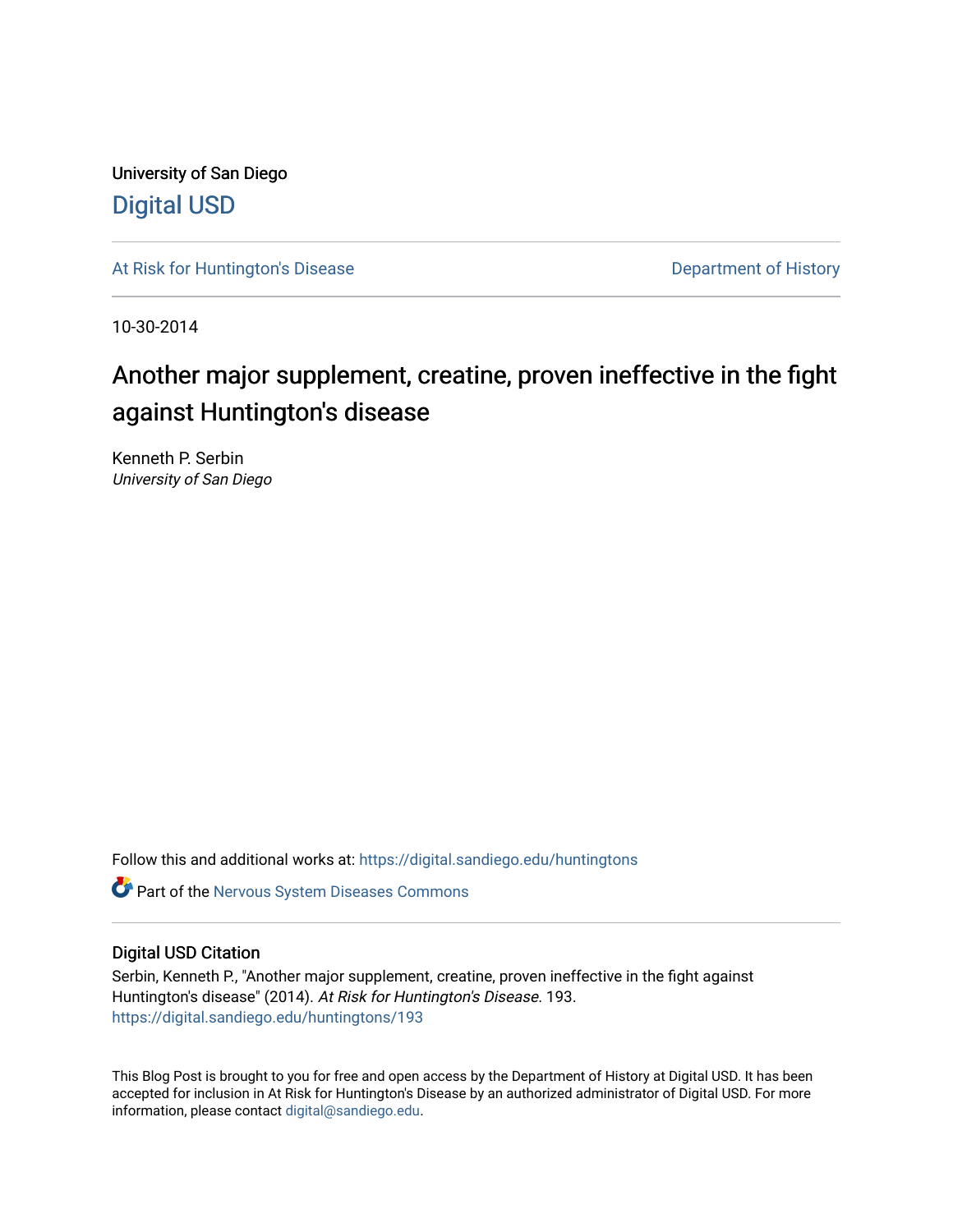#### More **[Create Blog](https://www.blogger.com/home#create) [Sign In](https://www.blogger.com/)**

# [At Risk for Huntington's Disease](http://curehd.blogspot.com/)

*HD is a genetically caused brain disorder that causes uncontrollable bodily movements and robs people's ability to walk, talk, eat, and think. The final result is a slow, ugly death. Children of parents with HD have a 50-50 chance of inheriting the disease. There is no cure or treatment.*

## Blog Archive

- $\blacktriangleright$  [2021](http://curehd.blogspot.com/2021/) (12)
- $\blacktriangleright$  [2020](http://curehd.blogspot.com/2020/) (16)
- $\blacktriangleright$  [2019](http://curehd.blogspot.com/2019/) (19)
- $\blacktriangleright$  [2018](http://curehd.blogspot.com/2018/) (16)
- $2017(14)$  $2017(14)$
- $2016(13)$  $2016(13)$
- $\blacktriangleright$  [2015](http://curehd.blogspot.com/2015/) (24)
- $\sqrt{2014(24)}$  $\sqrt{2014(24)}$  $\sqrt{2014(24)}$
- [►](javascript:void(0)) [December](http://curehd.blogspot.com/2014/12/) (2)
- [▼](javascript:void(0)) [October](http://curehd.blogspot.com/2014/10/) (1) Another major [supplement,](http://curehd.blogspot.com/2014/10/another-major-supplement-creatine.html) creatine, proven ineffec...
- [►](javascript:void(0)) [September](http://curehd.blogspot.com/2014/09/) (2)
- $\blacktriangleright$  [August](http://curehd.blogspot.com/2014/08/) (3)
- $\blacktriangleright$  [July](http://curehd.blogspot.com/2014/07/) (1)
- $\blacktriangleright$  [June](http://curehd.blogspot.com/2014/06/) (2)
- $\blacktriangleright$  [May](http://curehd.blogspot.com/2014/05/) (3)
- $\blacktriangleright$  [April](http://curehd.blogspot.com/2014/04/) (3)
- [►](javascript:void(0)) [March](http://curehd.blogspot.com/2014/03/) (2)
- $\blacktriangleright$  [February](http://curehd.blogspot.com/2014/02/) (3)
- $\blacktriangleright$  [January](http://curehd.blogspot.com/2014/01/) (2)
- $-2013(30)$  $-2013(30)$  $-2013(30)$
- $2012(26)$  $2012(26)$
- $\blacktriangleright$  [2011](http://curehd.blogspot.com/2011/) (33)
- $\blacktriangleright$  [2010](http://curehd.blogspot.com/2010/) (26)
- $\blacktriangleright$  [2009](http://curehd.blogspot.com/2009/) (21)
- $\blacktriangleright$  [2008](http://curehd.blogspot.com/2008/) $(7)$
- $\blacktriangleright$  [2007](http://curehd.blogspot.com/2007/) $(7)$
- $2006(4)$  $2006(4)$
- $\blacktriangleright$  [2005](http://curehd.blogspot.com/2005/) (17)

## About Me **GENE [VERITAS](https://www.blogger.com/profile/10911736205741688185)**

View my [complete](https://www.blogger.com/profile/10911736205741688185) profile

## HD Links

[Huntington's](http://www.hdsa.org/) Disease Society of America [International](http://www.huntington-assoc.com/) Huntington **Association** 

## THURSDAY, OCTOBER 30, 2014

## Another major supplement, creatine, proven ineffective in the fight against Huntington's disease

For the second time in less than three months, a widely taken and longstudied dietary supplement envisioned as a potential treatment for Huntington's disease has been proven ineffective, bringing a halt to a clinical trial.

Creatine, a supplement popular among body builders and readily available in health food stores, was studied in a clinical trial called CREST-E (Creatine Safety, Tolerability, and Efficacy in Huntington's Disease), which [began in 2009](https://clinicaltrials.gov/ct2/results?term=crest-e&Search=Search) and was to be completed in 2016.

On October 29, the National Center for Complementary and Alternative Medicine, part of the National Institutes of Health (NIH), announced that [it was discontinuing CREST-E because a preliminary analysis of the](http://www.huntington-study-group.org/CurrentClinicalTrials/CRESTE/CRESTEOctober2014PressRelease/tabid/316/Default.aspx) data "showed with high confidence that it was unlikely that the study would be able to show that creatine was effective in slowing loss of function in early symptomatic Huntington's Disease."

The study was carried out by the Huntington Study Group (HSG) and led by Dr. Steven Hersch of Massachusetts General Hospital and Dr. Giovanni Schifitto of the University of Rochester School of Medicine.

"The entire point of the CREST-E study was to determine whether creatine slows the course of HD or not, and the answer is, no, it does not," Martha Nance, M.D., a member of the HSG executive committee, said in an e-mail. "Although this result is disappointing, it is still important, as it gives us a definite answer to the question: 'I have HD. Should I take creatine?' The answer is, 'no.'"

"I recommend that all stop taking creatine," Dr. LaVonne Goodman, the founder of [Huntington's Disease Drug Works](http://hddrugworks.org/) (HDDW), said in an e-mail.

### **False hopes**

Huntington's disease typically reduces people's energy levels. Scientists thought that creatine, which cells use to store energy, might help compensate for the energy deficit in brain cells and enable them to survive.

Positive results in animal studies regarding the impact of creatine, the rise of HDDW's "treatment now" program ten years ago, and the advent of both CREST-E and a companion study in presymptomatic individuals known as PRECREST led to much discussion about the supplement in the HD community.

Many people have taken or considered taking creatine in the hopes of avoiding or ameliorating symptoms.

I have taken creatine for about ten years, beginning with my participation in the HDDW program.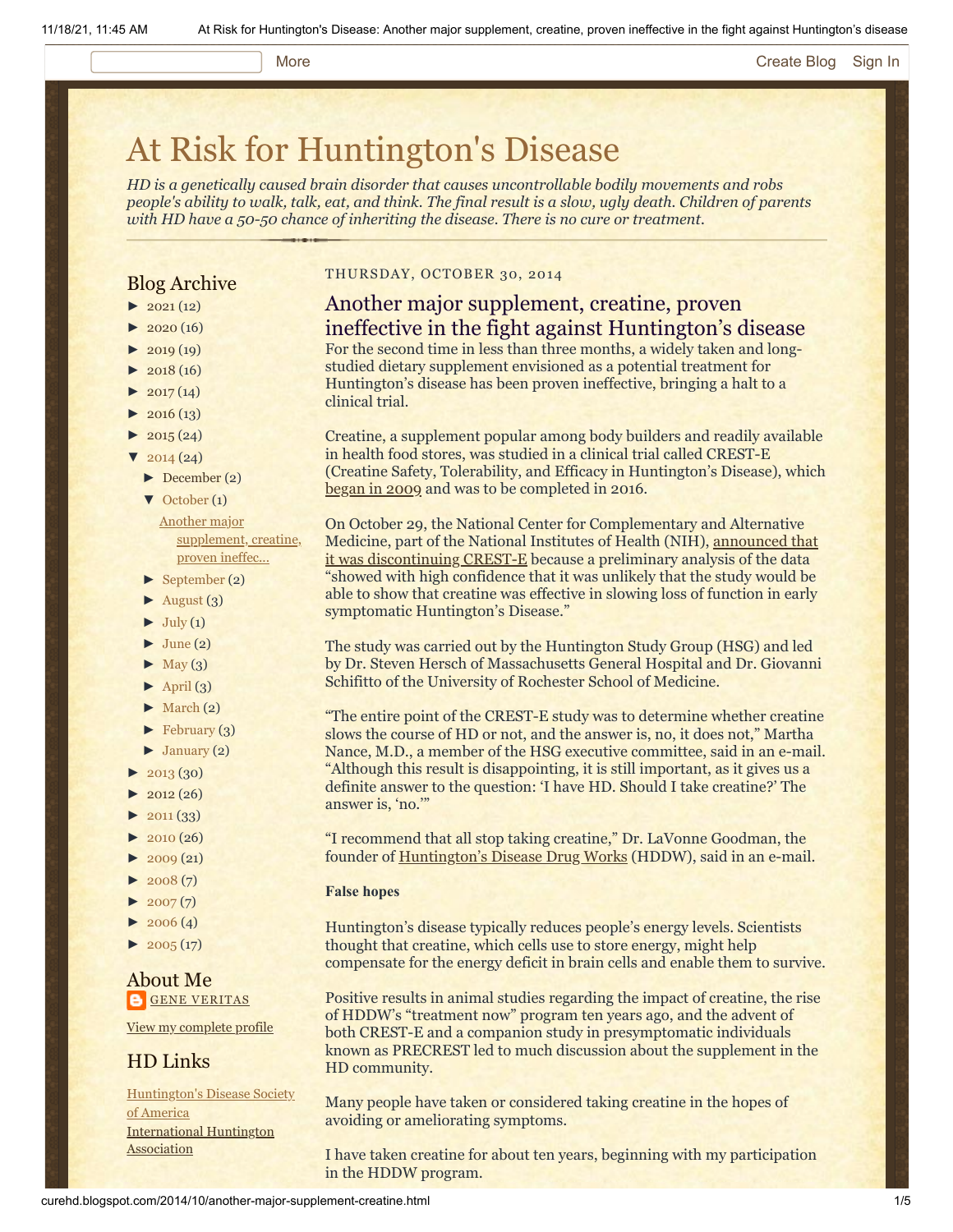[Huntington's](http://hddrugworks.org/) Disease Drug

**Works** [Huntington's](http://www.hdlighthouse.org/) Disease **Lighthouse Hereditary Disease [Foundation](http://www.hdfoundation.org/)** [Huntington's](http://www.hdac.org/) Disease Advocacy Center Thomas [Cellini Huntington's](http://www.ourtchfoundation.org/) Foundation HDSA Orange County (CA) [Affiliate](http://www.hdsaoc.org/) HD Free with [PGD!](http://www.hdfreewithpgd.com/) [Stanford](http://www.stanford.edu/group/hopes/) HOPES Earth Source [CoQ10,](http://www.escoq10.com/) Inc.

## HD Blogs and Individuals

Chris Furbee: [Huntingtons](http://www.huntingtonsdance.org/) **Dance** Angela F.: Surviving [Huntington's?](http://survivinghuntingtons.blogspot.com/) Heather's [Huntington's](http://heatherdugdale.angelfire.com/) Disease Page

11/18/21, 11:45 AM At Risk for Huntington's Disease: Another major supplement, creatine, proven ineffective in the fight against Huntington's disease

Just after receiving the news about CREST-E yesterday, I received an email from an individual inquiring about where to purchase creatine and what amount to take. I responded that "it is now recommended that nobody take creatine."

HDBuzz.net also [reported](http://en.hdbuzz.net/181) on the end of CREST-E, calling the new evidence against creatine "compelling."

## **Awaiting HD-specific remedies**

In mid-August, the National Institute of Neurological Disorders and Stroke and the HSG [stopped a clinical trial for coenzyme Q10](http://curehd.blogspot.com/2014/08/bidding-farewell-to-coq10-long-studied.html), another widely taken supplement.

I outlined my approach to HD supplements and the pros and cons of the matter in a February [article](http://curehd.blogspot.com/2014/02/to-take-or-not-to-take-unproven.html) titled "To take, or not to take, unproven supplements in the fight against Huntington's disease." That article also reported on the hopes for PRECREST and CREST-E.

With the elimination of both coenzyme Q10 and creatine in rapid succession, the HD community is suddenly left without two potential treatments that supplied significant hope.

However, supplements lack what researchers refer to as HD-specific approaches to treatments. They were not designed or marketed with HD in mind, whereas the new treatments currently under study will potentially attack the specific causes of Huntington's.

Hope for effective treatments is on the rise as researchers and pharmaceutical firms gear up for new clinical trials such as the Isis Pharmaceuticals, Inc., [gene-silencing approach](http://curehd.blogspot.com/2014/09/moving-toward-potential-treatment-isis.html) announced for the first half of 2015.

"The important thing right now is to learn from 'negative' outcomes like this," the HDBuzz article observed. "Studies like CREST-E have helped us, as a community, to get really good at designing, enrolling and running clinical trials, and understanding why particular treatments don't work. Now we have the result of CREST-E, all that energy, enthusiasm and experience can be directed into testing other experimental treatments with a higher chance of success. One very solid benefit is that hundreds of volunteers are now freed up to sign up for other clinical trials enrolling now or in the near future."

For the latest news on HD research and clinical trials, watch the video below for the update by Jody Corey-Bloom, M.D., Ph.D. (Note that the talk took place on October 27, before the announcement about creatine.)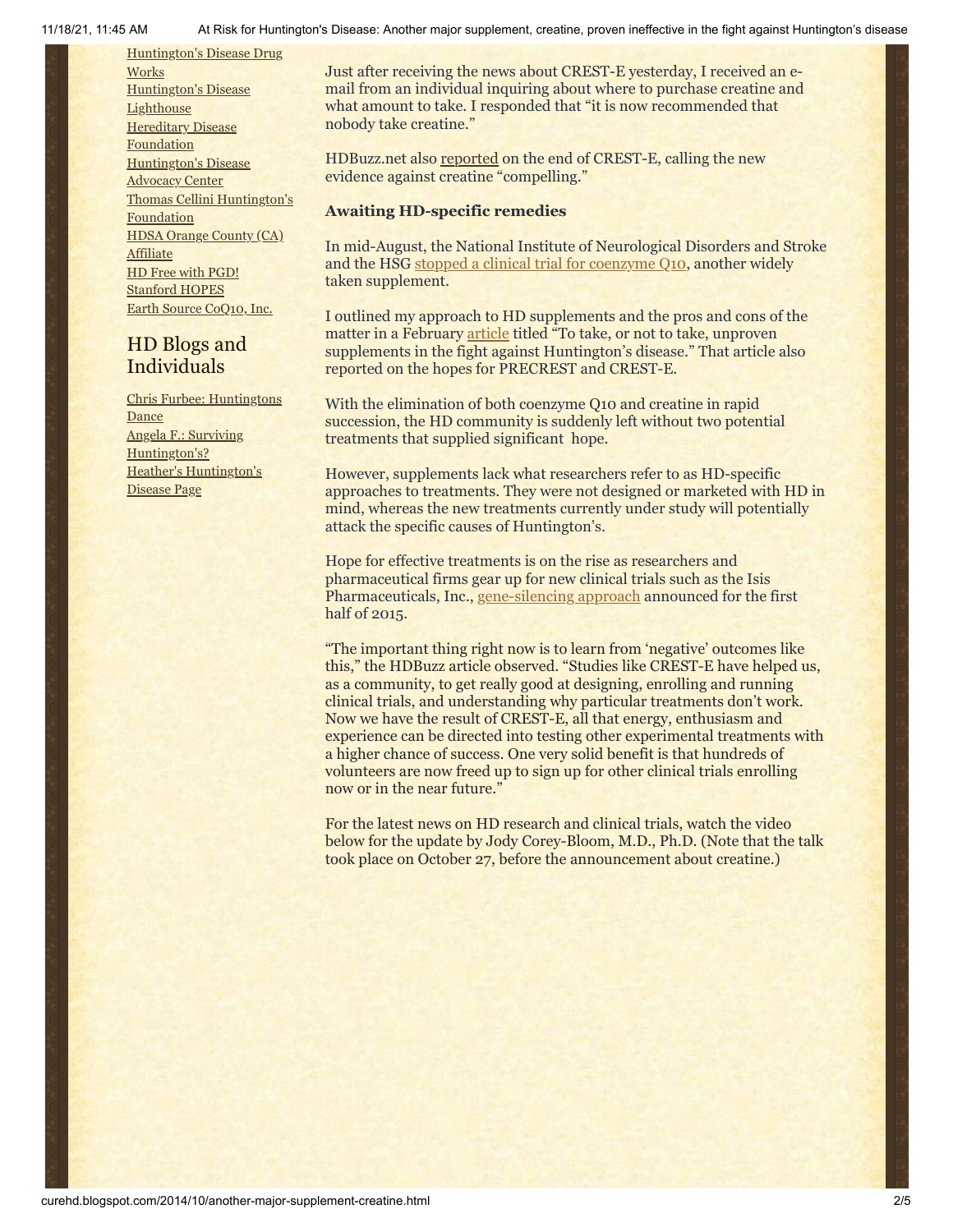

I am now rethinking my approach to supplements. I have stopped taking coenzyme Q10.

I agree with the doctors' recommendations to halt creatine. My breakfasts and dinners will no longer include a heaping teaspoon of fruit-flavored creatine dissolved in a glass of water.



*Container with over-the-counter creatine (photo by Gene Veritas)*

I will discard my remaining supply of creatine but keep the container as a piece of historical evidence in the quest for HD treatments.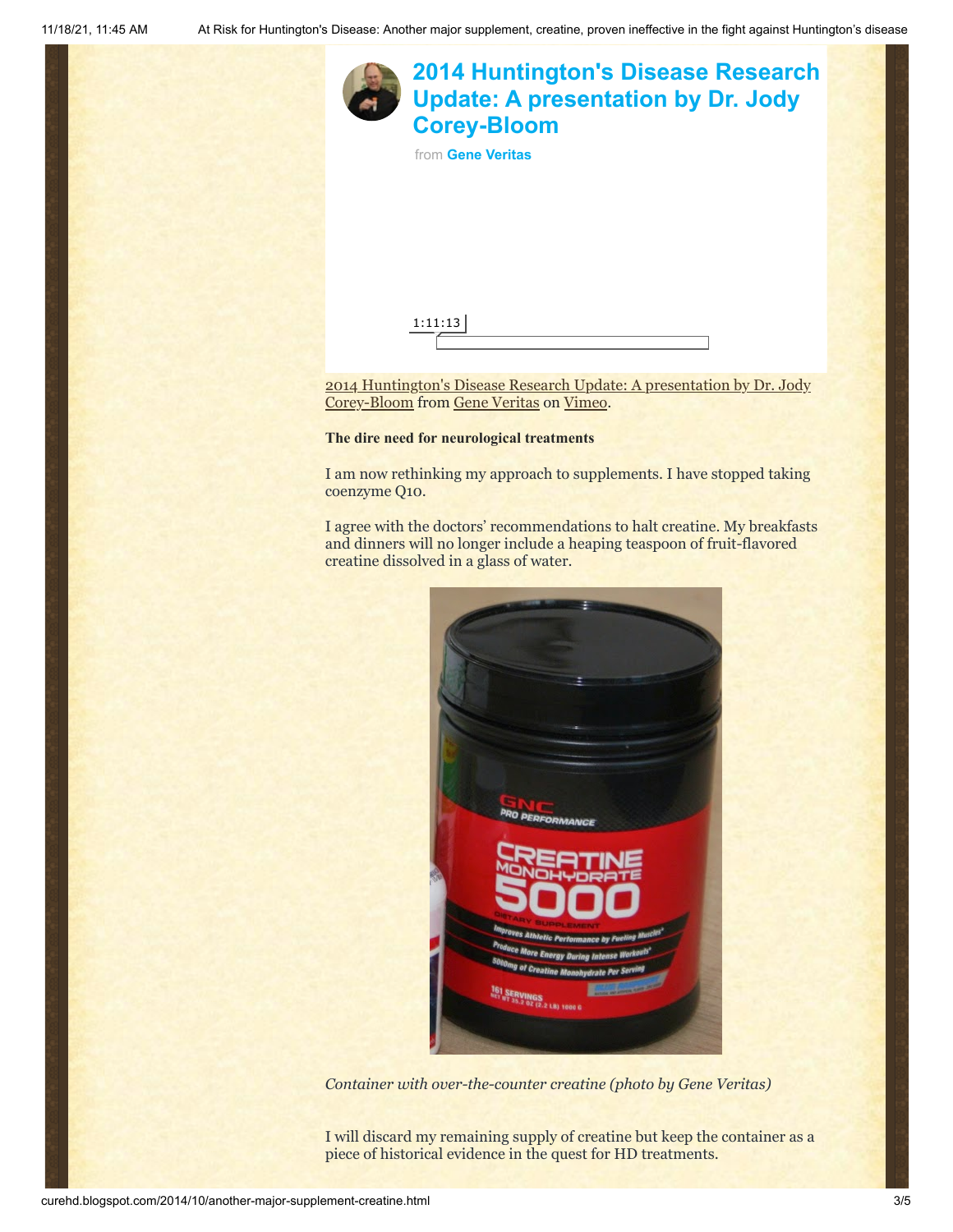11/18/21, 11:45 AM At Risk for Huntington's Disease: Another major supplement, creatine, proven ineffective in the fight against Huntington's disease

It will also serve as a reminder of the dire need for truly effective approaches against a devastating disease that has reminded the world how the discovery of the first effective drug for *any* neurological disorder has continued to elude science.

Posted by Gene [Veritas](https://www.blogger.com/profile/03599828959793084715) at [11:42](http://curehd.blogspot.com/2014/10/another-major-supplement-creatine.html) AM

Labels: [clinical](http://curehd.blogspot.com/search/label/clinical%20trials) trials , [coenzyme](http://curehd.blogspot.com/search/label/coenzyme%20Q-10) Q-10 , [creatine](http://curehd.blogspot.com/search/label/creatine) , [CREST-E](http://curehd.blogspot.com/search/label/CREST-E) , dietary [supplements](http://curehd.blogspot.com/search/label/dietary%20supplements) , [Huntington](http://curehd.blogspot.com/search/label/Huntington%20Study%20Group) Study Group , [Huntington's](http://curehd.blogspot.com/search/label/Huntington%27s%20Disease%20Drug%20Works) disease , Huntington's Disease Drug Works , **[PRECREST](http://curehd.blogspot.com/search/label/PRECREST)**, [research](http://curehd.blogspot.com/search/label/research), Steven [Hersch](http://curehd.blogspot.com/search/label/Steven%20Hersch), [treatments](http://curehd.blogspot.com/search/label/treatments)

### 3 comments:



### **[Herb Dreyer](https://www.blogger.com/profile/15439204065275165135) said...**

If it does not work, and they know that, then why does it not work? What dosent it do? I would call theses questions a look on the other side of the pancake-- everybody knows pancakes, no matter how thin you make them always have two sides. This story is not over.

2:32 PM, [October](http://curehd.blogspot.com/2014/10/another-major-supplement-creatine.html?showComment=1414704776615#c2670197792084740595) 30, 2014

#### **Anonymous said...**

The failure of Crest-e simply means it didnt work in stages 1and 2 of early symptomatic HD which were the inclusion criteria. With hindsight this is actually quite obvious. By the time someone is symptomatic they have had the disease for 30-50 years generally (ie from birth) , with slowly accelerating changes beginning to be visible on MRI for the last 20 years. The damage starts out simple, like one player in an orchestra, gradually triggering more kinds of damage (more instruments) , which then positively feedback and trigger yet more mechanisms as the whole gradually worsens into a fugue. The point of symptom onset is simply when the brain can no longer compensate for the damage by plasticity. The actual scientific evidence to date (PRECREST) is that Creatine works in premanifest people, earlier the better. What is needed now is not throwing the baby out with the bathwater but a replication and extension of PRECREST urgently. You can dam a spring far easier than the full blown mississippi. There are some simple trials like low dose lithium in combination with valproate and or SSRI that urgently need to be done in early symptomatic disease. Old ,well established drugs , not sexy, already being used piecemeal in symptomatic people. Look up the literature ( DM Chuang) in pubmed.

10:33 PM, [November](http://curehd.blogspot.com/2014/10/another-major-supplement-creatine.html?showComment=1416292386786#c2592038923338470267) 17, 2014



#### **[Unknown](https://www.blogger.com/profile/05909986898265430316) said...**

Is it true dear!! I haven't heard about this earlier actually. But I have heard a lot about Creatine, and my friends who are body builders, they are using creatine supplement on daily basis. Hey can you share with me side effects of [Green supplements](http://www.ivlproducts.com/Superfoods/All-Day-Energy-Greens-174---Original---Hi-Octane-Energy-Drink-For-Health-Life.axd) is taken daily.

1:41 AM, [March](http://curehd.blogspot.com/2014/10/another-major-supplement-creatine.html?showComment=1425375706945#c8075372635143179226) 03, 2015